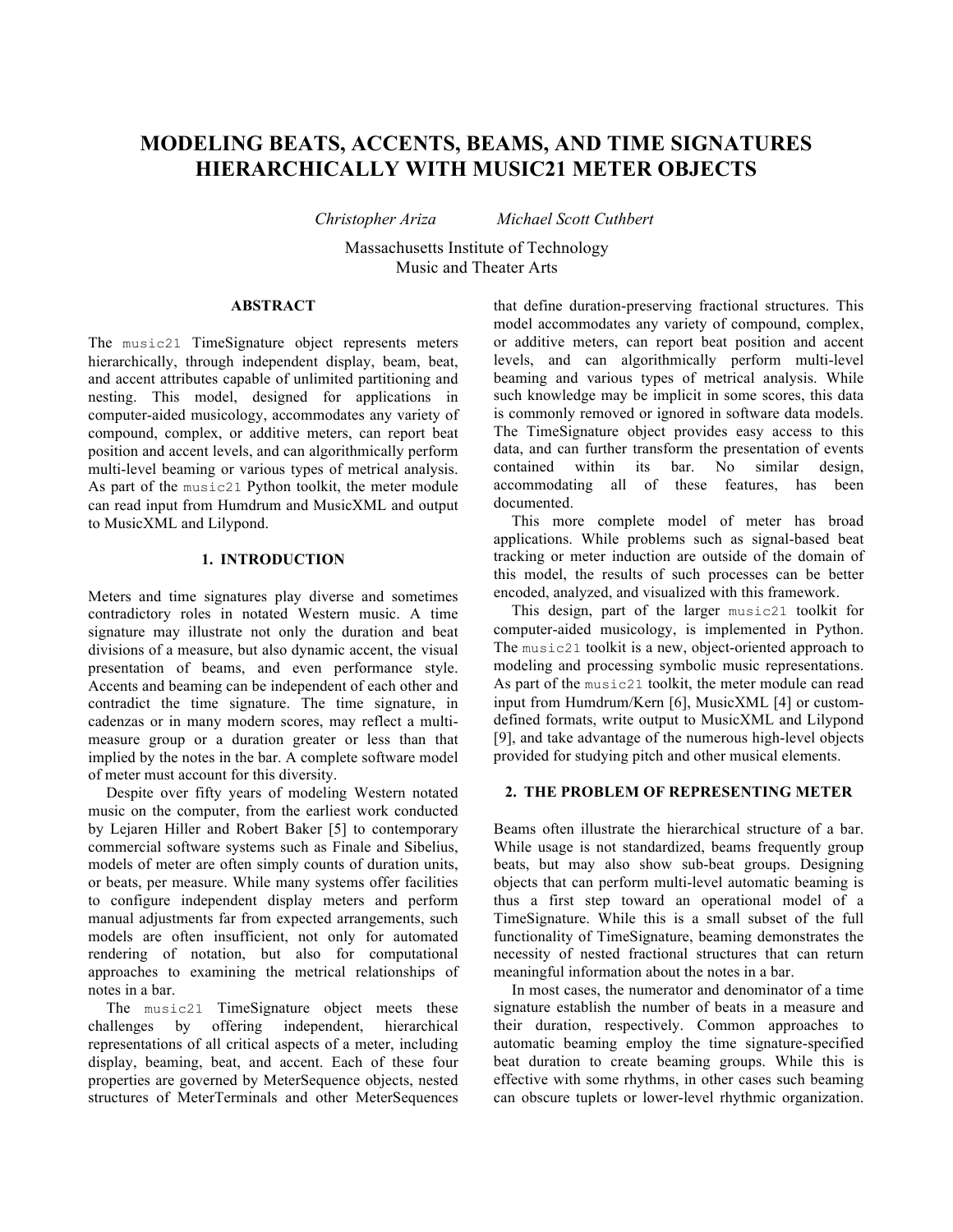The case presented below shows that a single hierarchical level insufficiently describes complex beaming. Structures with many hierarchical levels are needed to model time signatures as they are actually used.

Figure 1 provides a measure from the 1910 Durand & Cie. score of Claude Debussy's *Preludes* Book 1, XI, "La Danse De Puck." The division of the bar into two quarter notes is presented in the outermost eighth beam. Additionally, the repeated eighth-note duration groupings are made clear by the break in the sixteenth beam between the 32nd note and the dotted 16th note. This beaming establishes two levels of hierarchical organization: division by two at the highest level, and at the next level division by two again. Each quarter-note division might be seen internally as a bar of 2/8.



**Figure 1**. Excerpt from Claude Debussy's *Preludes* Book 1, XI

Contemporary notation and music representation systems rarely permit specifying such a hierarchical structure systematically either with beams or with other metrical attributes. While most notation systems permit modifying individual beams freely after their creation, none permit establishing a reusable hierarchical structure of unlimited depth that can be applied to notes contained in a bar.

Conventional beaming algorithms, often limited to one hierarchical level, can not automatically create the beams shown in Figure 1. The output from Finale 2010, illustrated in Figure 2, beams the notes into two groups. The beaming in both Sibelius 6 and MuseScore 0.9 is identical. Lilypond offers great flexibility in manual beaming as well as the ability to specify, within manuallyspecified beam groups, divisions by durations smaller than the time-signature specified beat. However, as shown in Figure 3, the default beaming divides the phrase into a single level of four beam groups. Lastly, while the FOMUS system [11] performs multi-level beaming, configuration is not integrated into the time signature model.



**Figure 2**. Beaming realized in Finale 2010



Beyond simply specifying a generic 2/4 meter, a music21 TimeSignature object can specify a MeterSequence for beaming that defines a bar of 2/4 as  ${1/4+1/4}$ ; each  $1/4$  constituent, in turn, can be defined as  ${1/8+1/8}$ . This structure can be notated as  ${1/8+1/8}+{1/8+1/8}$ . Applying this TimeSignature to beam the rhythm sequence above, the output, provided from music21 to MusicXML, is shown in Figure 4. By defining nested hierarchical groups, this model produces beaming that correctly matches the beaming in Figure 1.



**Figure 4**. TimeSignature beam partitioning by  ${\{1/8+1/8\}+\{1/8+1/8\}}$ 

Just as hierarchical structures can be applied to multilevel beam groups, similar structures can be used to control the display, beat, and accent properties of time signatures.

## **3. OBJECTS FOR ORGANIZING HIERARCHICAL PARTITIONS**

Hierarchical models offer useful abstractions of musical structures [1, 2, 7, 8 10, 12]. Hierarchical structures can partition and divide a single duration into one or more parts, where each part is a fraction of the total sum. These parts, in turn, subdivide into one or more constituent parts, a process of partitioning and nesting that can be continued to any depth. Such a structure is defined by the grouping well-formedness rules (GWFR) of Lerdahl and Jackendoff [8 pp. 37-39], specifically, GWFR rules G3, G4, and G5: a group can contain sub-groups, sub-groups cannot be contained by more than one group, and one or more subgroups must completely fill a group. The fundamental components of TimeSignature, MeterTerminals and MeterSequences, provide flexible representations of such structures.

## **3.1. The MeterTerminal**

The MeterTerminal models rhythmic durations. It represents time as a fraction whose numerators may be any positive integer greater than zero and whose denominators may be any *n* where  $n = 2^x$ , for *x* between 1 and 7 (the minimum of 1/128th being a practical, not a structural, lower limit). The fraction specified is applied to a whole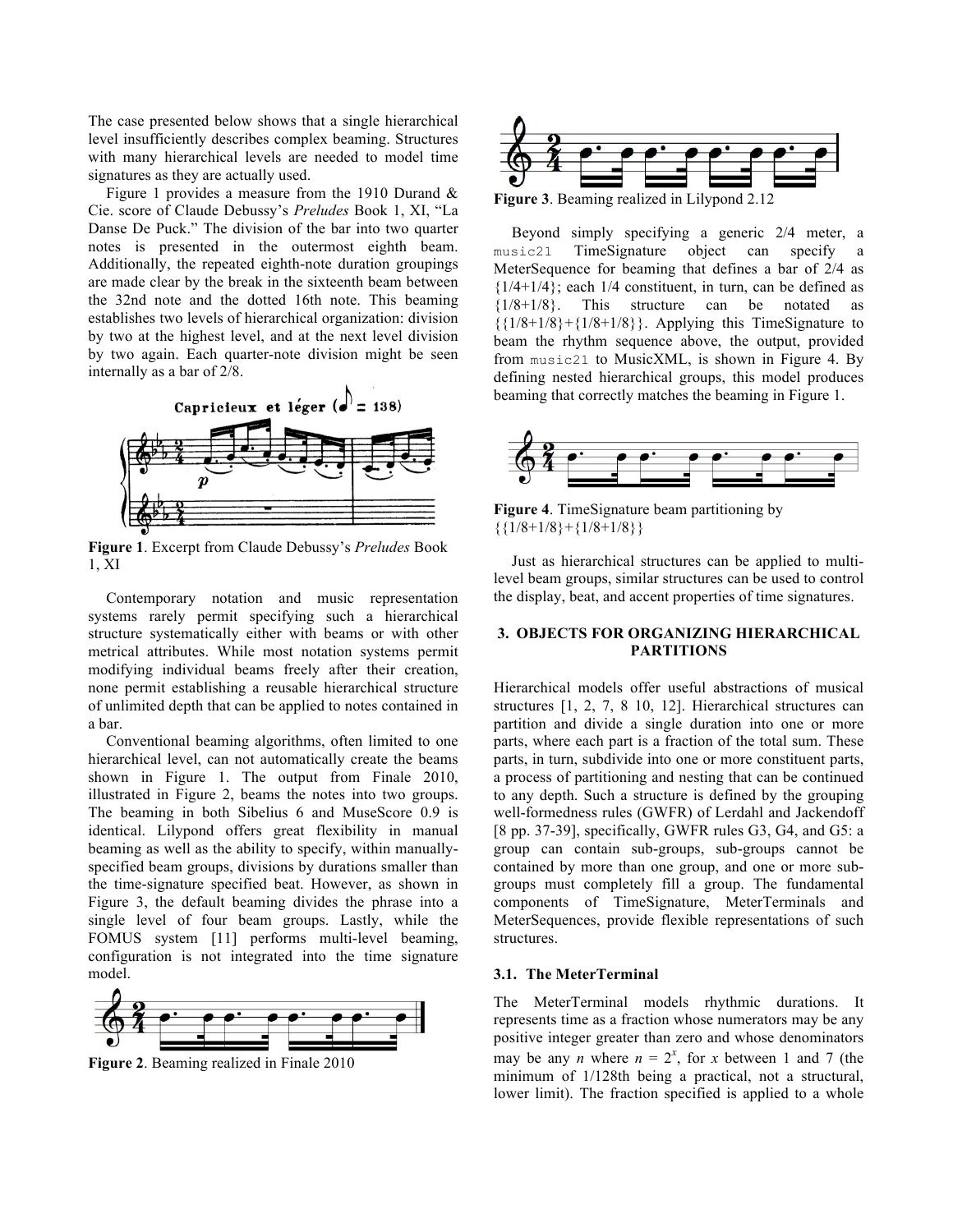note (independent of tempo). The fraction 1/4 thus equals one quarter note, or 1.0 quarter lengths (QLs). The fraction 1/16 is equal to one 16th note, or 0.25 QLs. The MeterTerminal duration is stored as a music21 Duration object. Each MeterTerminal additionally stores a weight, a numerical value that can be interpreted as an accent value or in a variety of other contexts.

Figure 5 demonstrates basic functionality of the MeterTerminal via a Python interactive session. The subdivide() method partitions a MeterTerminal into one or more MeterTerminals that are contained in a MeterSequence, defined below. The arguments given to subdivide()may be a single integer specifying the number of equal partitions, a list of desired numerators (where a best-fit denominator is found if possible), or a list of MeterTerminal fractions specified as strings. If the sum of the requested partitions is not equal to the MeterTerminal, subdivide() raises an error. Since subdivide() returns a MeterSequence, re-assigning the output to a MeterTerminal is a common usage.

```
>>> from music21 import meter
\gg \gg \pi = meter. Meter Terminal ('3/4')
>>> mt.numerator, mt.denominator
(3, 4)
>>> mt.duration
<music21.duration.Duration 3.0>
>>> mt.duration.quarterLength
3.0
>>> mt.subdivide(3)
<MeterSequence {1/4+1/4+1/4}>
  >>> mt.subdivide([3,3])
<MeterSequence {3/8+3/8}>
  > mt.subdivide(['1/4','4/8'])
<MeterSequence {1/4+4/8}>
```
**Figure 5**. Usages of a MeterTerminal Object

### **3.2. The MeterSequence**

The MeterSequence is a subclass of MeterTerminal whose numerator and denominator values are determined solely by the sum of an ordered list containing one or more MeterTerminals and/or other MeterSequences. MeterSequences have durations, though these durations, like their numerators and denominators, are immutable after the object has been created. The MeterSequence, like a MeterTerminal, thus has a fixed duration specified as a fraction, but unlike a MeterTerminal it can be partitioned to any hierarchical depth.

Through operator overloading, the top-level partitions of a MeterSequence can be accessed like Python lists. Like a list, the MeterSequence has a length, accessed by the Python built-in function len(); this value equals the number of top-level partitions. Also similar to a list, toplevel partitions can be iterated and accessed directly with indexes starting from zero.

The weight of a MeterSequence is always the sum of the weights of its constituent MeterTerminals or

MeterSequences. When directly setting the weight of a MeterSequence, fractional weights are assigned to stored partitions proportional to the fraction of the total duration each partition occupies.

MeterSequences, unlike MeterTerminals, can be repartitioned in-place by calling the partition() method. Using arguments in the same forms as used with subdivide(), the partition() method replaces existing stored MeterTerminals and MeterSequences with new partitions. The total duration of new partitions must remain the same as before. Repartitioning thus does not change the MeterSequence's numerator or denominator. As a subclass of MeterTerminal, MeterSequence also has a subdivide() method to return a newly partitioned MeterSequence.

Additional properties and methods provide access to nested data within the MeterSequence. The flat property returns a new MeterSequence built from the lowestdefined MeterTerminals. Similarly, the flatWeight property returns a list of lowest-defined MeterTerminal weights. The getLevel(), getLevelSpan(), and getLevelWeight() methods provide slices through hierarchical levels, returning partitions, partition time spans, or weight values, respectively, for a given depth value starting at zero. The usage of these methods is less complex than it might seem, as Figure 6 demonstrates.

Finally, a MeterSequence has three methods for accessing the index value, temporal boundaries, and contained depth of a partition based on a supplied QL. The positionToIndex() method returns the index of the topmost partition. The positionToSpan() method returns the start and end values of the partition within which the provided QL falls. Lastly, the positionToDepth() method returns the number of partitions that start at or below the supplied QL.

Figure 6 shows a MeterSequence partitioning and subdividing a 3/4 meter.

```
>>> from music21 import meter
>>> ms = meter.MeterSequence('3/4')
>>> ms.partition([3,3])
>> ms
<MeterSequence {3/8+3/8}>
>> len(ms)
2
>> ms[0]
<MeterTerminal 3/8>
\gg ms[0] = ms[0].subdivide([3,3])
>> ms
<MeterSequence {{3/16+3/16}+3/8}>
\gg ms[1] = ms[1].subdivide([1,1,1])
>> ms
<MeterSequence {{3/16+3/16}+{1/8+1/8+1/8}}>
>> ms[1][0]
<MeterTerminal 1/8>
 >> ms.depth, ms[0].depth
(2, 1)
>>> ms.flat
<MeterSequence {3/16+3/16+1/8+1/8+1/8}>
>>> ms.flatWeight
```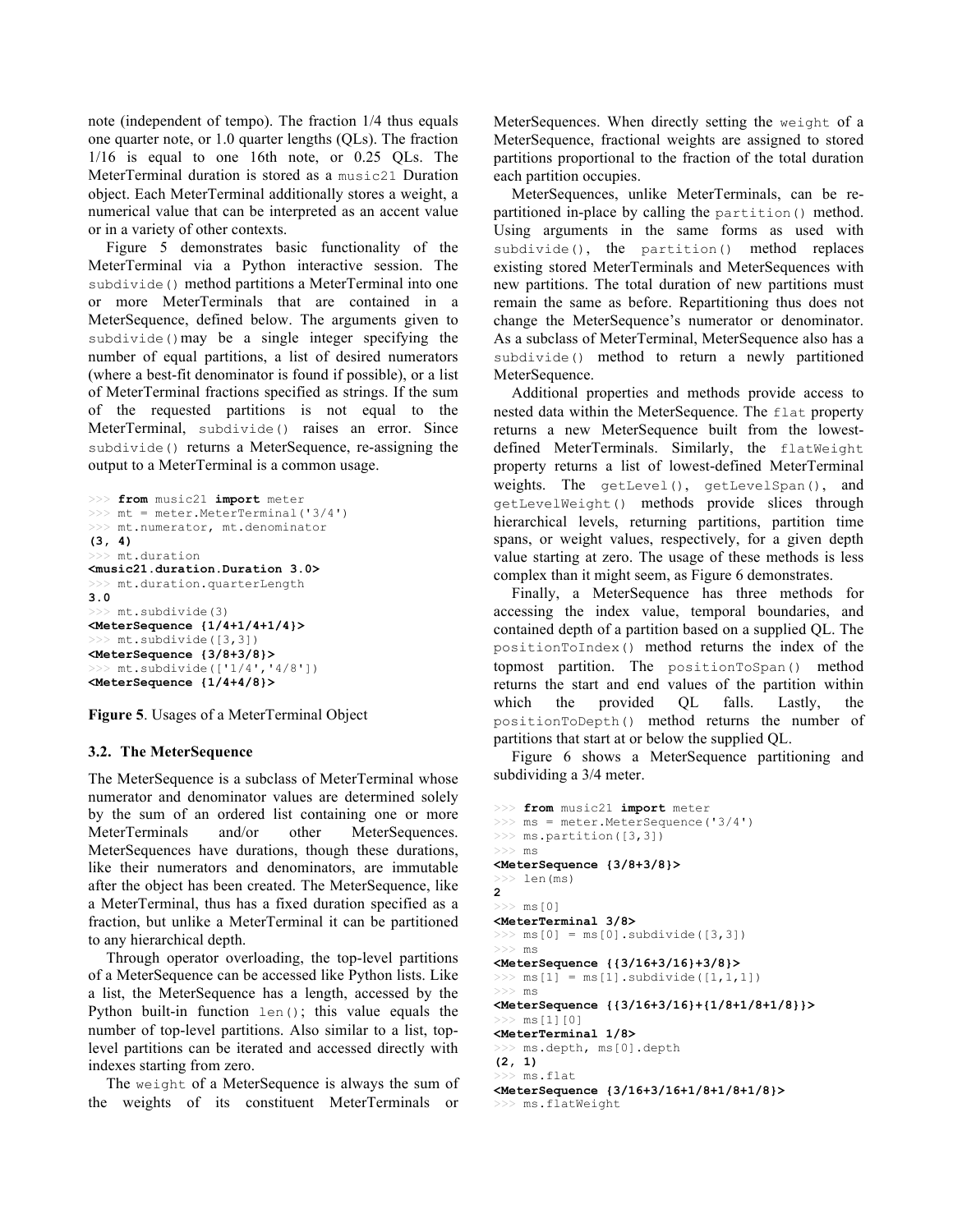```
[0.25, 0.25, 0.16666666666666666, 
0.16666666666666666, 0.16666666666666666]
  >>> ms.getLevel(0)
<MeterSequence {3/8+3/8}>
>>> ms.getLevel(1)
<MeterSequence {3/16+3/16+1/8+1/8+1/8}>
>>> ms.positionToSpan(.5)
(0, 1.5)
>>> ms.getLevel(1).positionToSpan(.5)
(0, 0.75)
```
**Figure 6**. Usages of the MeterSequence Object

## **4. THE TIMESIGNATURE OBJECT**

As Lerdahl and Jackendoff note, "metrical structure as such does not possess any inherent grouping" [7 p. 123]. Supporting this claim, the model presented here permits diverse groupings within a meter, isolated among independent display, beaming, beat, and accent attributes. We limit the structures here to those contained within a single bar; this limitation does not rule out the application of extended models to larger durations.

The TimeSignature object contains four MeterSequences, stored as attributes: display, beat, accent, and beam. Each MeterSequence shares the same initial duration relationship but can be configured independently, providing a wide diversity of arrangements. The applications of each MeterSequence, as well as highlevel TimeSignature methods, are examined below. As with the MeterSequence, the TimeSigature has a fixed numerator and denominator, as well as a fixed duration, accessed from totalLength (returned as a number expressed in QLs) and barDuration (returned as a Duration object). As a high-level interface, TimeSignature provides sensible defaults for all common (and many uncommon) meters, as well as output in partial or complete notated representations through the lily (for Lilypond) and mx (for MusicXML) properties.

Figure 7 demonstrates one way of creating a 5/8 TimeSignature. A string representation of a meter is required as an initial argument for creating the object. Additive string representations, such as 3+2/8 or 2/16+3/8, are permitted. If provided, these implied partitions are applied to the display MeterSequence. An optional argument can override defaults and set initial partitioning, applied to beam, accent, and beat MeterSequences. The load() method can be called to reinitialize the TimeSignature and all contained MeterSequences.

```
>>> from music21 import meter
>>> ts = meter.TimeSignature('5/8', \
                            [ '2/8', '3/8'] )>>> ts.numerator, ts.denominator
(5, 8)
>>> ts.barDuration
<music21.duration.Duration 2.5>
>>> ts.display
<MeterSequence {5/8}>
>>> ts.beam
```

```
<MeterSequence {2/8+3/8}>
>>> ts.accent
<MeterSequence {2/8+3/8}>
 >> ts.beat
<MeterSequence {2/8+3/8}>
```
**Figure 7**. Usages of the TimeSignature Object

#### **4.1. The display Attribute**

Many notation systems permit assignment of a different meter for display than for beat or beam grouping. This approach is accommodated in the TimeSignature object with the display attribute, a MeterSequence dedicated to the displayed time signature value. This attribute interprets the highest-level partitions as the displayed meter, where partitions are presented as individual meters connected by addition. Lower-level MeterSequence partitions and weights are not used for this attribute.

In Figure 8 two different TimeSignature objects are created with an initial meter of 5/8. The display MeterSequences are independently configured. The first (ts1) creates three partitions, displayed as summed meters. The second (ts2) sets the summedNumerator attribute of the display MeterSequence to True: this setting presents numerators summed over a common denominator. These TimeSignatures are applied to two music21 Measures, each filled with Note objects with durations of 0.5 QLs. These Measures are appended to a music21 Stream, an offset positioned, list-like container capable of generating complete notation in MusicXML and Lilypond via its show() method. The MusicXML output is presented in Figure 9.

```
ts1 = meter.TimeSignature('5/8') 
ts1.display.partition(['3/16','1/8','5/16']) 
ts2 = meter.TimeSignature('5/8') 
ts2.display.partition(['2/8', '3/8']) 
ts2.summedNumerator = True
s = stream.Stream()
for ts in [ts1, ts2]:
     m = stream.Measure()
     m.timeSignature = ts
     n = note.Note('b') 
     n.quarterLength = 0.5
     m.repeatAppend(n, 5)
     s.append(m)
s.show('musicxml')
```
**Figure 8**. Configuring display attributes



**Figure 9**. The display attribute configured as  ${3/16+1/8+5/16}$  and  ${2/8+3/8}$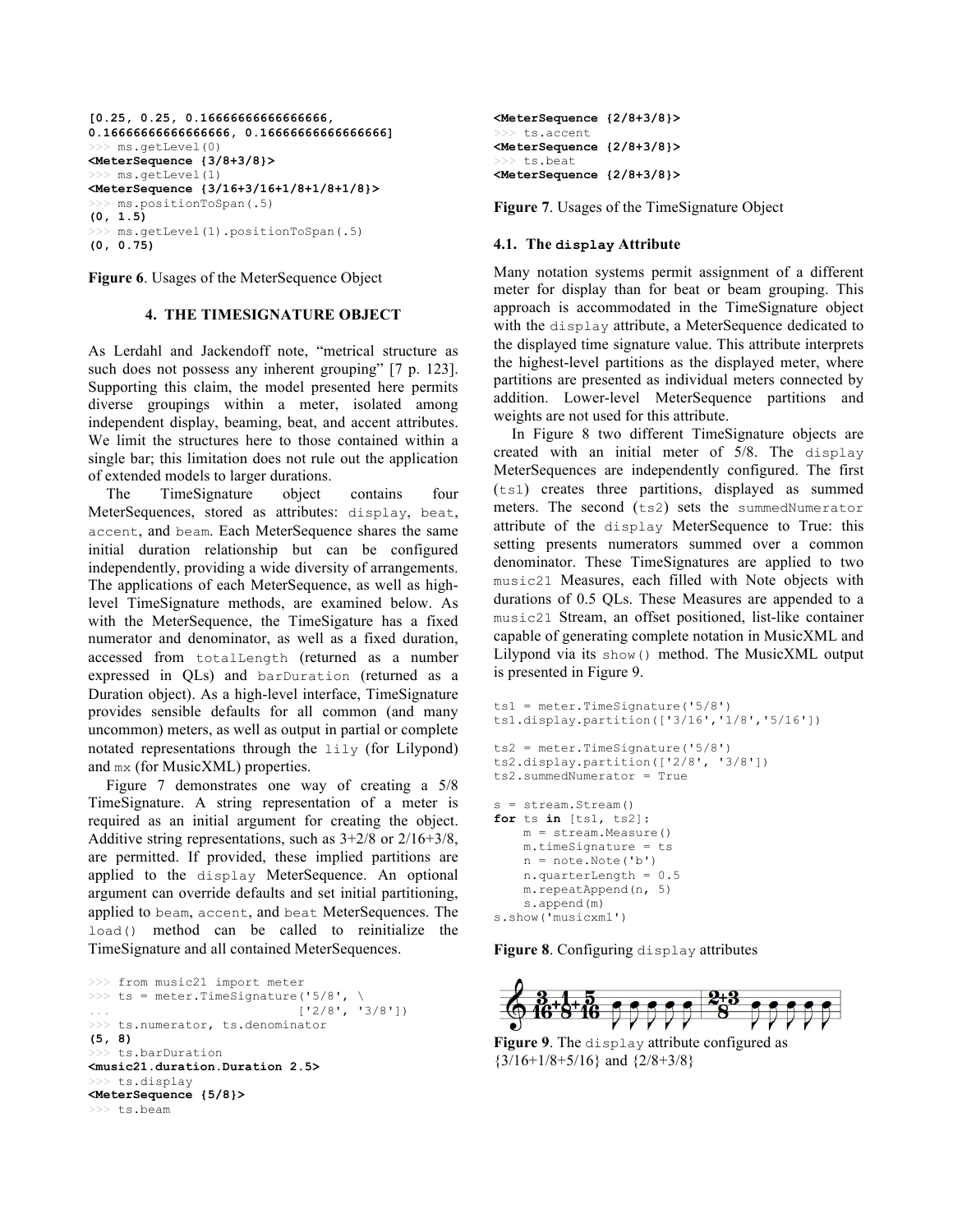Rather than using the MeterSequence created when initializing the TimeSignature object, the setDisplay() TimeSignature method can be used to create a new, independent MeterSequence with no relationship to the duration of the other MeterSequence attributes.

The display MeterSequence can be expanded to allow for custom display attributes, such as single number (numerator) presentations, flagged-note denominators, and the medieval and Renaissance meters of C-dot or cutcircle. Although not all such signatures can be fully represented in MusicXML and Lilypond, these representations are useful for computer-aided musicology and will, for example, allow future interchange with the Computerized Mensural Music Editing project [3] and other specialized representations.

#### **4.2. The beam Attribute**

The beam attribute provides an independently configurable MeterSequence for TimeSignature beaming. The MeterSequence is interpreted as specifying beam groups, where the top-most partition is the outermost eighth beam break. Subsequent partitions at lower levels specify groups shown with partial beam breaks. MeterSequence weights are not used for this attribute. As demonstrated in Section 2, partial beam breaks illustrate rhythmic groupings and facilitate the reading of rhythms, particularly tuplets mixed with similar durations. Storing reusable beam partitions permits multiple measures sharing a TimeSignature to be automatically beamed to the same partitions.

The TimeSignature getBeams() method, called and configured by the Stream makeBeams() method, defines the automatic beaming algorithm. This method uses the TimeSignature's beam MeterSequence to apply beams to music21 Note objects in a bar. A beamed Note contains a collective object called Beams consisting of one or more Beam objects, each describing the state of a beam segment. On output generation, these objects render beams in MusicXML or Lilypond.

Figure 10 provides Python code to configure four different meters at various beaming levels. The first  $(t \sinh t)$ has one partition subdivided into four beam groups. The second  $(ts2)$  has three equally sized partitions. The third (ts3) has three partitions each subdivided into two groups. The fourth  $(t \le 4)$  demonstrates the use of three hierarchical beaming levels. Figure 11 shows the differences in the output of these four representations applied to a bar of 32nd notes in 3/4.

```
ts1 = meter.TimeSignature('3/4') 
ts1.beam.partition(1)
ts1.beam[0] = ts1.beam[0].subdivide(['3/8',
              '5/32', '4/32', '3/32']) 
ts2 = meter.Timessquare( '3/4')ts2.beam.partition(3)
ts3 = meter.TimeSignature('3/4')
```

```
ts3.beam.partition(3)
for i in range(len(ts3.beam)):
     ts3.beam[i] = ts3.beam[i].subdivide(2)
ts4 = meter.Timessquare(13/4')ts4.beam.partition(['3/8', '3/8']) 
for i in range(len(ts4.beam)):
     ts4.beam[i] = ts4.beam[i].subdivide(
        ['6/32', '6/32']) 
     for j in range(len(ts4.beam[i])):
        ts4.beam[i][j] = \n\ ts4.beam[i][j].subdivide(2)
s = stream.Stream()
for ts in [ts1, ts2, ts3, ts4]:
    m = stream.Measure()
     m.timeSignature = ts
     n = note.Note('b')
     n.quarterLength = 0.125
     m.repeatAppend(n, 24)
     s.append(m.makeBeams())
```

```
s.show('musicxml')
```
**Figure 10**. Configurations of the beam attribute



Figure 11. The beam attribute configured as  $ts1$  ${3/8+5/32+4/32+3/32}$ , ts2  ${1/4+1/4+1/4}$ , ts3  ${1/8+1/8}+{1/8+1/8}+{1/8+1/8}$ , and ts4  ${({3/32+3/32}+{3/32+3/32}+{({3/32+3/32}+}$  ${3/32+3/32}$ }}

Figure 12 provides Python code to configure two TimeSigature beam attributes to obtain the same beaming used in two measures of the solo violin part from the 1936 Universal Edition score (UE 12195) of Alban Berg's *Violinkonzert*. The MusicXML output is presented in Figure 13. The Universal Edition score divides the lowerlevel beam groups differently in each bar, differences that are modeled by music21's TimeSignature.

```
ts1 = meter.TimeSignature('6/8') 
ts1.beam.partition(2)
ts2 = meter.TimeSignature('6/8') 
ts2.beam.partition(2)
```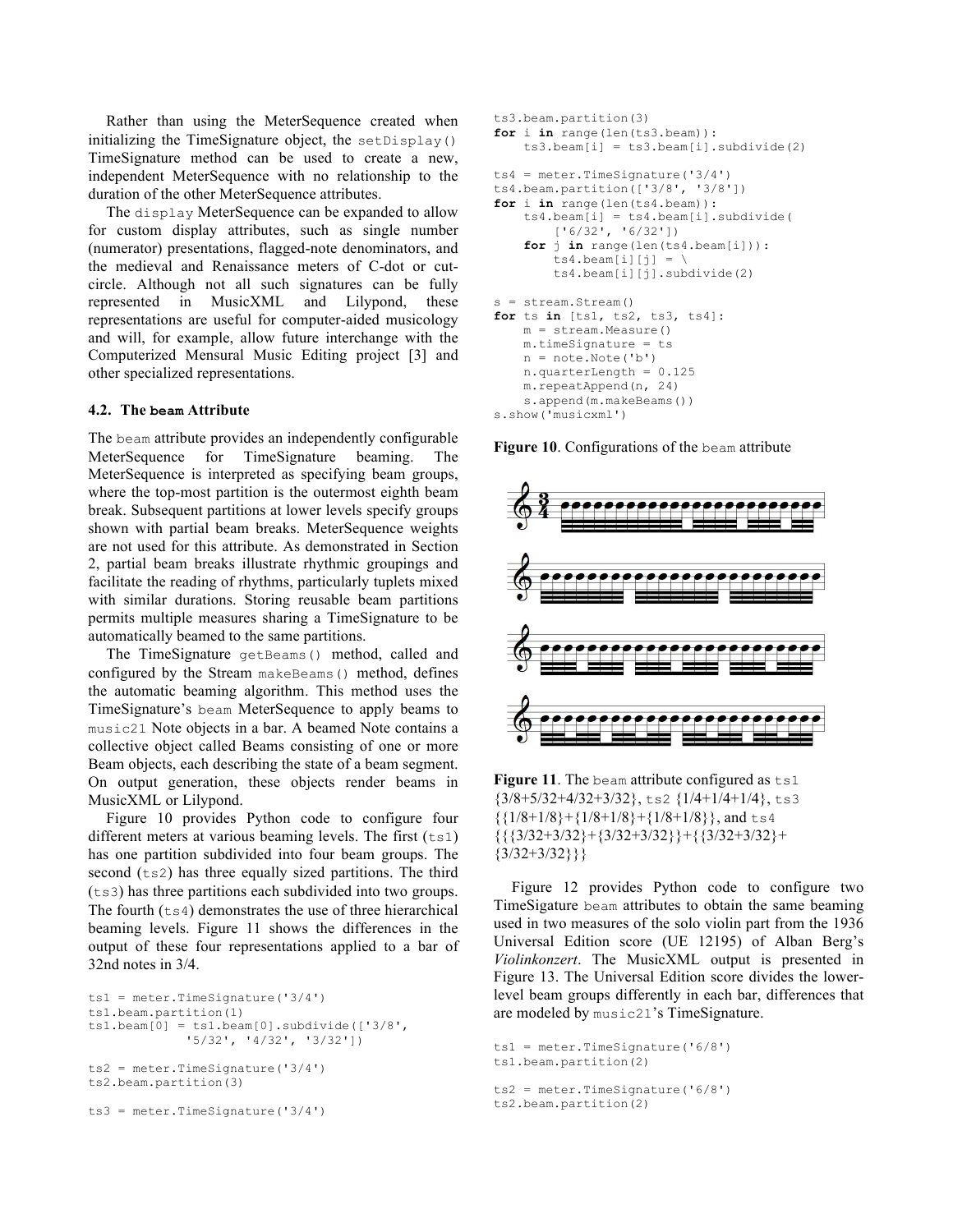```
for i in range(len(ts2.beam)):
   ts2.beam[i] = ts2.beam[i].subdivide(3)
```
**Figure 12**. TimeSignature configuration for the violin part from Alban Berg's *Vioinkonzert*, measures 135-136



Figure 13. The beam attribute configured as ts1  ${3/8+3/8}$  and ts2  ${1/8+1/8+1/8}+{1/8+1/8+1/8}$  for the violin part from Alban Berg's *Vioinkonzert*, measures 135-136

#### **4.3. The beat Attribute**

The beat attribute provides an independent MeterSequence to partition the bar into beat divisions. Although Lerdahl and Jackendoff assert that "beats must be equally spaced" and that "fundamental to the idea of meter is the notion of periodic alternation of strong and weak beats" [8 p. 19], the use of a beat MeterSequence here is more general and is independent of metrical accent. While beat is usually linked to metrical accent, independent MeterSequences permit greater representational flexibility.

Applications of the beat attribute include filtering notes or and labeling them by their beats. Lower-level partitions have applications for analysis, as shown below. MeterSequence weights, not explored here, are potentially useful for related analytical tasks. The getBeat () method of TimeSignature provides the beat count (starting from 1) for a note (or any other musical event) given a QL into a bar. For instance, for a 3/8 bar with three equal beats, getBeat(0.5) returns 2. The getBeatProgress() TimeSignature method returns the beat count as well as the QL difference from the start of that beat, so in the previous example, getBeatProgress(0.75) returns (2, 0.25). Figure 14 uses these methods on a chorale by J. S. Bach, BWV 366, (from a corpus of works distributed with music21) to find and label all the raised seventh scale degrees in this d-minor piece. Found notes are labeled with voice part, measure number, and beat. The resulting MusicXML output, shown in Figure 15, illustrates that in this case, Bach uses raised seventh scale degrees only on beats one and three, the two strongest beats.

```
import music21
from music21 import corpus, meter, stream
score = corpus.parseWork('bach/bwv366.xml') 
ts = score.flat.getElementsByClass(
     meter.TimeSignature)[0]
ts.beat.partition(3)
found = stream.Stream()
offsetQL = 0for part in score:
     found.insert(offsetQL, 
         part.flat.getElementsByClass(
         music21.clef.Clef)[0])
     for i in range(len(part.measures)):
         m = part.measures[i]
         for n in m.notes:
             if n.name == 'C#': 
                  n.addLyric('%s, m. %s' %
                      (part.id[0], 
                      m.measureNumber))
                  n.addLyric('beat %s' % 
                      ts.getBeat(n.offset))
                  found.insert(offsetQL, n)
                  offsetQL += 4
```
found.show('musicxml')

**Figure 14.** Using getBeat () to label found notes



**Figure 15**. Collected results showing part, measure, and beat

Beats can be also represented as composed from lowerlevel hierarchical units. Lerdahl and Jackendoff's *metrical analysis* [7 p. 120] employs multiple levels of hierarchical beat structures to partition a bar into "dot levels." An example of their analysis is presented in Figure 16.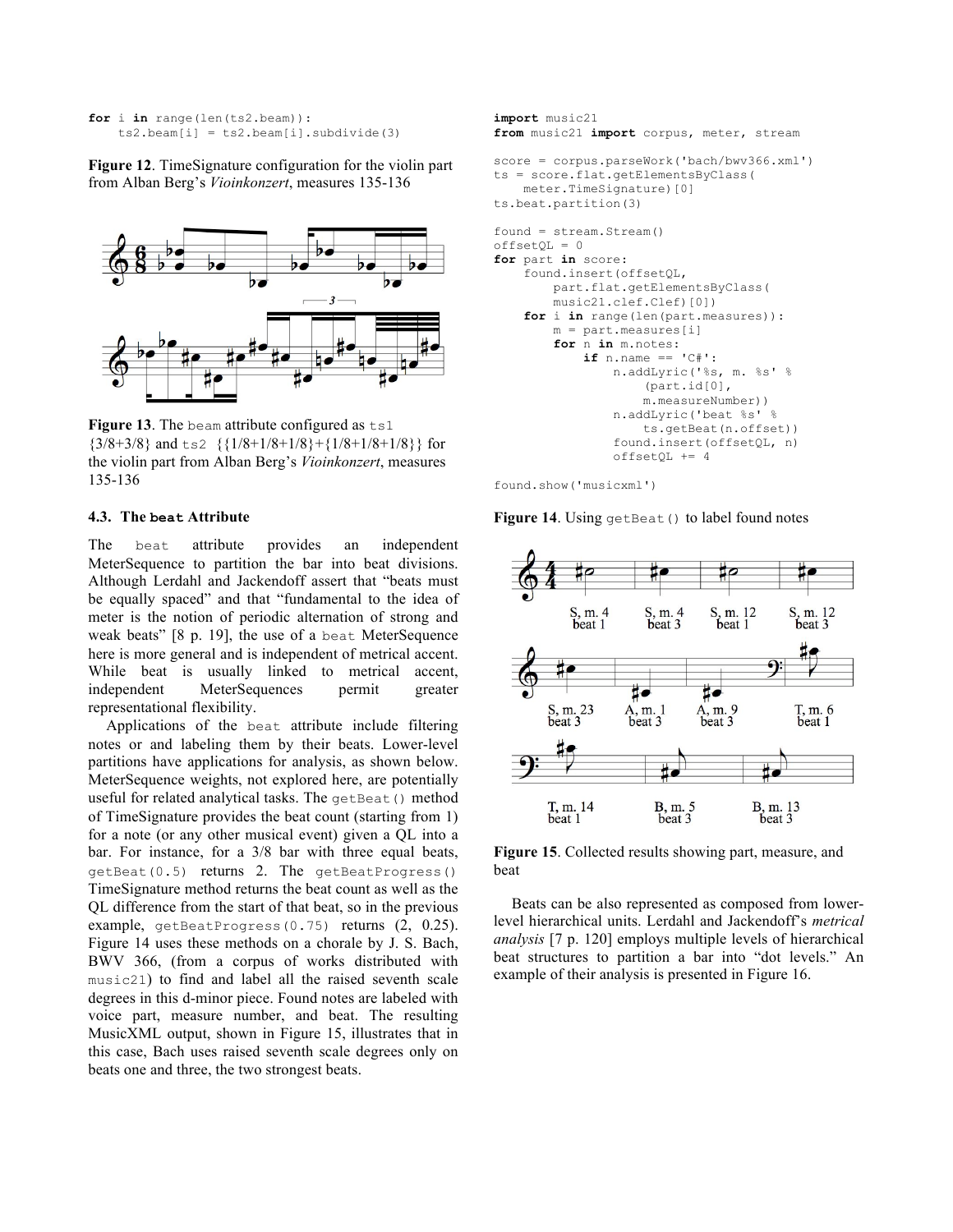

**Figure 16**. Metrical analysis excerpt from Lerdahl and Jackendoff [7 p. 121]

In the more general context of a MeterSequence, metrical analysis dot levels can be obtained by examining the depth, or the number of hierarchical levels active at a QL value. A QL, quantized to the start of the lowest-level partition within which the QL falls, is used to find the number of partitions at all levels that share this start QL. The TimeSignature method getBeatDepth() provides these values. The Python code in Figure 17 annotates notes from the bass part of a chorale by J. S. Bach, BWV 281, with the number of dots specified by a 4/4 time signature subdivided in halves down to the eighth note level. The MusicXML output is presented in Figure 18.

```
import music21
from music21 import corpus, meter
score = corpus.parseWork('bach/bwv281.xml') 
partBass = score.getElementById('Bass') 
ts = partBass.flat.getElementsByClass(
     meter.TimeSignature)[0]
ts.beat.partition(1)
for h in range(len(ts.beat)):
     ts.beat[h] = ts.beat[h].subdivide(2)
     for i in range(len(ts.beat[h])):
        ts.beat[h][i] = \setminus ts.beat[h][i].subdivide(2)
         for j in range(len(ts.beat[h][i])):
            ts.beat[h][i][j] = \
                 ts.beat[h][i][j].subdivide(2)
for m in partBass.measures:
     for n in m.notes:
         for i in range(
             ts.getBeatDepth(n.offset)):
             n.addLyric('*')
```
partBass.measures[0:7].show('musicxml')

**Figure 17**. Metrical analysis applied to notes based on beat attribute depth



**Figure 18**. Bass part annotated with metrical analysis

#### **4.4. The accent Attribute**

The accent attribute provides an independent MeterSequence to partition the bar into accent groups, where each top-level partition is given a weight proportional to its metrical stress. Weights can be set directly or through the setAccentWeight() TimeSignature method. Hierarchical weights, while not demonstrated here, may offer valuable representational opportunities. The accent attribute may be used for modelling a dynamic stress, as demonstrated here, or for other interpretations of the concept of accent.

The getAccentWeight() TimeSignature method provides, for a supplied QL into a bar, the weight active at a specified hierarchical level. This method is demonstrated in Figure 19, where the bass part of the chorale used in Figure 14 is annotated with articulation marks to reflect accent levels. Rather than the displayed meter of 3/4, here the beat and accent attributes are (incorrectly) partitioned into  $6/8$ , or groupings of  $3/8 + 3/8$ . The getBeatProgress() method of TimeSignature is used to select only the notes that begin at the start of beat divisions. The MusicXML output is presented in Figure 20.

```
from music21 import corpus, meter, articulations
score = corpus.parseWork('bach/bwv366.xml') 
partBass = score.getElementById('Bass')
ts = partBass.flat.getElementsByClass(
     meter.TimeSignature)[0]
ts.beat.partition(['3/8', '3/8']) 
ts.accent.partition(['3/8', '3/8']) 
ts.setAccentWeight([1, .5])
for m in partBass.measures:
     lastBeat = None
     for n in m.notes:
         beat, progress = ts.getBeatProgress(
             n.offset)
```